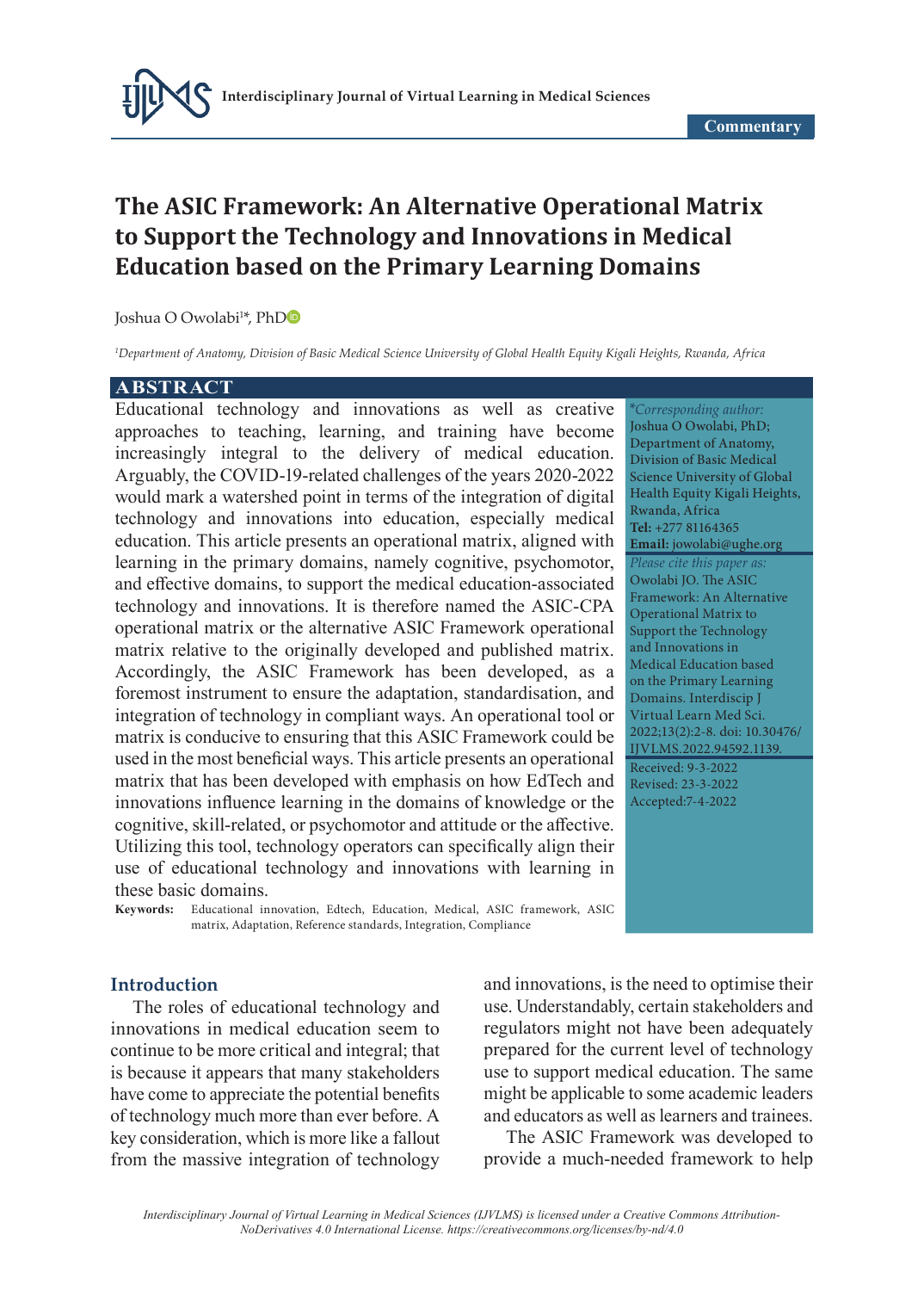educators and medical education stakeholders to adapt, standardise, and integrate the use of innovations and educational technology in the delivery of medical education (1). The use of innovations and educational technology has considerably increased on account of a number of reasons, including advancements in education, with specific emphasis on medical education (1) and the COVID-19 pandemic and its syndemic effects (2, 3).

The ASIC Framework was published as a foremost framework guiding the introduction and optimal utilisation of educational technology and innovations in the context of medical education. The question arises based on the fact that different stakeholders and institutions have designed and developed or adopted and deployed various medical education-associated technology in a way that they probably deemed the best possible and the most effective. Educational technology and innovations have become increasingly integral and important to the delivery of medical education and training (4-7). It is important to appreciate the fact that medical education is highly regulated, with emphasis on benchmarks and standard practices. This is simply to ensure that, irrespective of the training institution, medical practitioners and health workers possess the requisite skills that can make them provide people with the services required in the best possible ways. This will therefore justify the need for a framework concerning educational technology and innovations, which could be used to support the delivery of medical education. Additionally, educational technology and a high number of innovations are relatively new and heterogeneous in terms of types and the needs that they can satisfy.

Additionally, EdTech [or educational technology], might not only refer to the collection of technologies that support learning and teaching but also the paradigm and practices that address the development and use of such technology. This subject is rapidly evolving. Moreover, system factors [organisational setup, culture, and practices], as well as preferences, could make significant differences in terms of choices of what educational technology and innovations could be used. Furthermore, such attempt to extensively regiment the use of educational technology and innovations in medical education is not in line with the tech culture. On top of several other values and benefits, technology brings results in flexibility, creativity, and dynamic deployment (8, 9). What is however important is the need to provide framework[s] and standard guide[s] to ensure that, irrespective of the educational technologies and innovations that might be employed, they are used in the most effective, educationally compliant, and in evidencebased ways, following the best practices, and in accordance with the philosophy of medical education, curricula requirements, and learning objectives.

There is a methodical approach to this work. However, unlike conventional research that follows established methods or protocols, innovations and creative works often follow a well-defined, but de novo conceptual approach. In this instance, the approach involves a number of steps which constitute a series of carefully constructed phases, including: (1). identification and definition of the problem or challenge; (2). obtaining evidence to support an approach; (3). creating a framework to address the problem; (4). generating an operational model to use the framework; (5). obtaining data through the use of framework and matrix to gather evidence for advancement and to influence better future practices. This is similar to a previous approach that was used to develop the SimZones framework (10, 11). While these phases give the big picture within which context this publication is situated, the publication of the ASIC Framework operational matrix aligns with the Phase 4 (Figure 1).

## *ASIC Framework CPA Matrix: Creating an Alternative Matrix and Worksheet*

The alternative ASIC Framework, also called the ASIC-CPA matrix, considers the ASIC tenets in the contexts of the curriculum [C],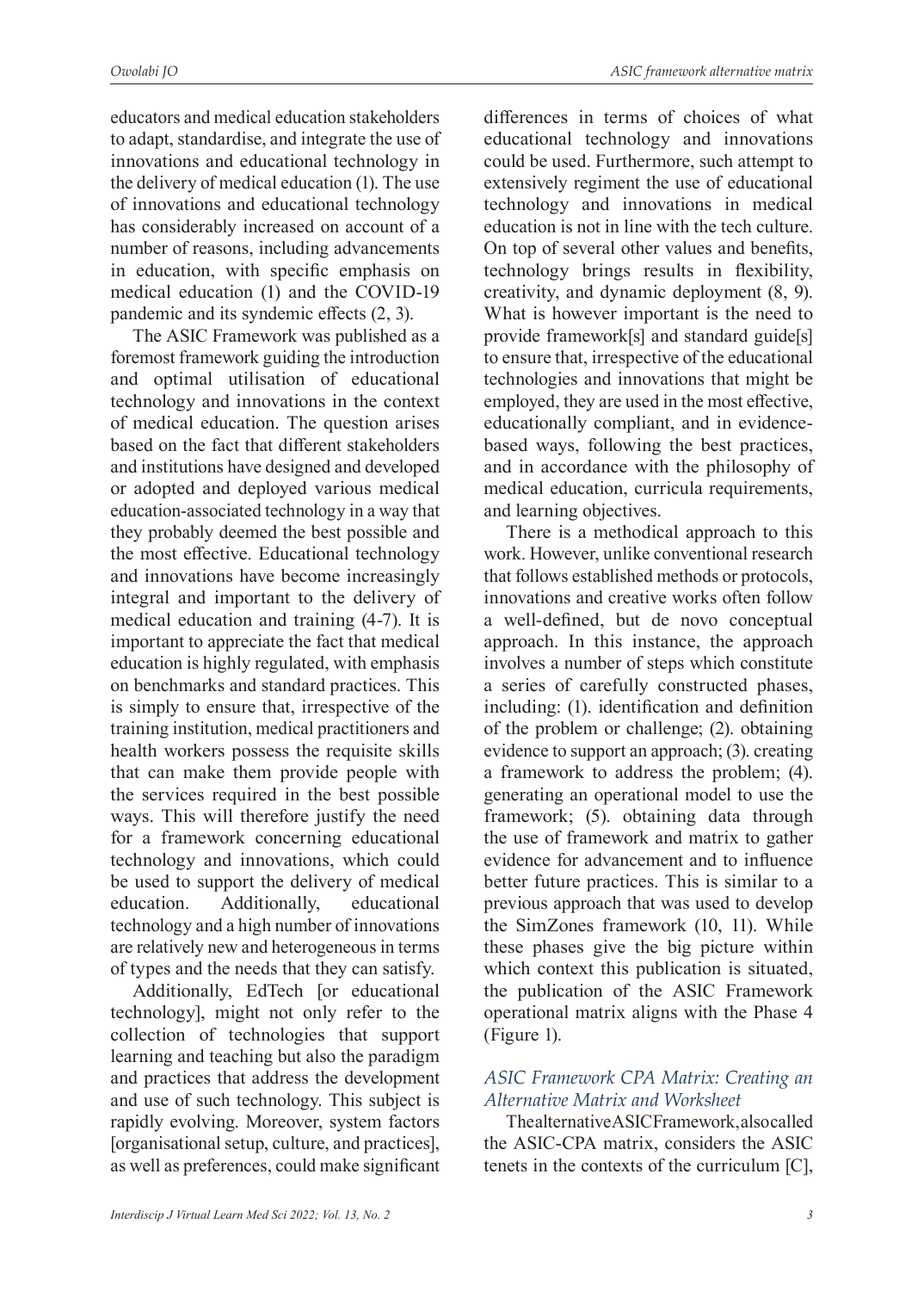

**Figure 1:** ASIC Framework. A framework for guiding medical educators and stakeholders towards adaptation, standardisation, and integration of EdTech and innovations while ensuring compliance with institutional, professional, and regulatory standards. An adaptation of the original ASIC Framework as adapted from the original publication (1).

pedagogy [P], and assessment [A]. This approach considers three basic parameters, which primarily determines how well educational technology or innovation is being deployed to deliver medical education. It is still in line with the ASIC Framework whereby the four tenets are being considered relative to the key determining factors of delivery, including curriculum, pedagogy, and assessment (Figure 2). It also has a digital interface prototype (Figure 3).

The alternative ASIC Framework operational matrix works with the same principle as the original matrix. For the sake of clarity and consistency, following part contains an excerpt from the publication on the original framework:

**Excerpt:** The use of the ASIC Framework and its guiding rules (1).

1. Optimal performance requires an average score of 2.5-3 across all ASIC aspects.

2. The minimal score of 2 is required in all ASIC aspects.

3. The score measures the potential of operationality which is achieved when the innovation or technology in question is optimally used as indicated.

4. Measurement failure, under any of the ASIC tenets/areas would mean poor operationality and performance measurements, even with a good overall score; consequently, the area of failure should be addressed until a 'pass' score is attained in the category.

5. The pass score for an ASIC tenet is 2/3 0r 0.7.

6. The overall pass score is  $2/3$  or  $\sim 70\%$ , as an average score across all ASIC areas.

Arguably, much more than ever before, efforts are now made to promote the integration of simulation (12), artificial intelligence, EdTech, and telemedicine facilities into medical training. Standalone technology and applications are also being developed and deployed. Some of these include the Anatomage table, high fidelity mannequins, the google glass, the magic mirrors, and others. In addition, there are virtual patients and software, such as the Zygote and the Complete 3D software to teach anatomy, using a digital human. Individual medical educators and teams have reported their experiences, with several reporting significant successes and positive impacts on learning outcomes with the use of technology and innovations (13). We therefore have immense evidence on the benefits of technology and innovations to medical education (14).

What stakeholders in medical education now need to ensure, is that standard and best practices are adhered to. This would mean that these innovations and this technology are helping to accomplish medical education competencies as intended and defined in programmed outcomes. In addition, they should also be used to provide effective benefits in the attitude domain of learning by helping train tech-inclined, tech competent, and tech compliant future doctors, noting that the future of work is predictably techcomplaint, tech-savvy, and technophilia. The latter is used to describe a situation whereby doctors and health workers embrace and utilize technology optimally. This would be in contrast to the current scenario where in certain instances, health workers, trained under the old paradigm, might exhibit tecnophobia (a term used to refer to being, tech-averse or tech-incompetent). Technophobia is not just incongruent with the anticipated future culture of work and medical practice. Meanwhile, it could also slow down the progress that medical education and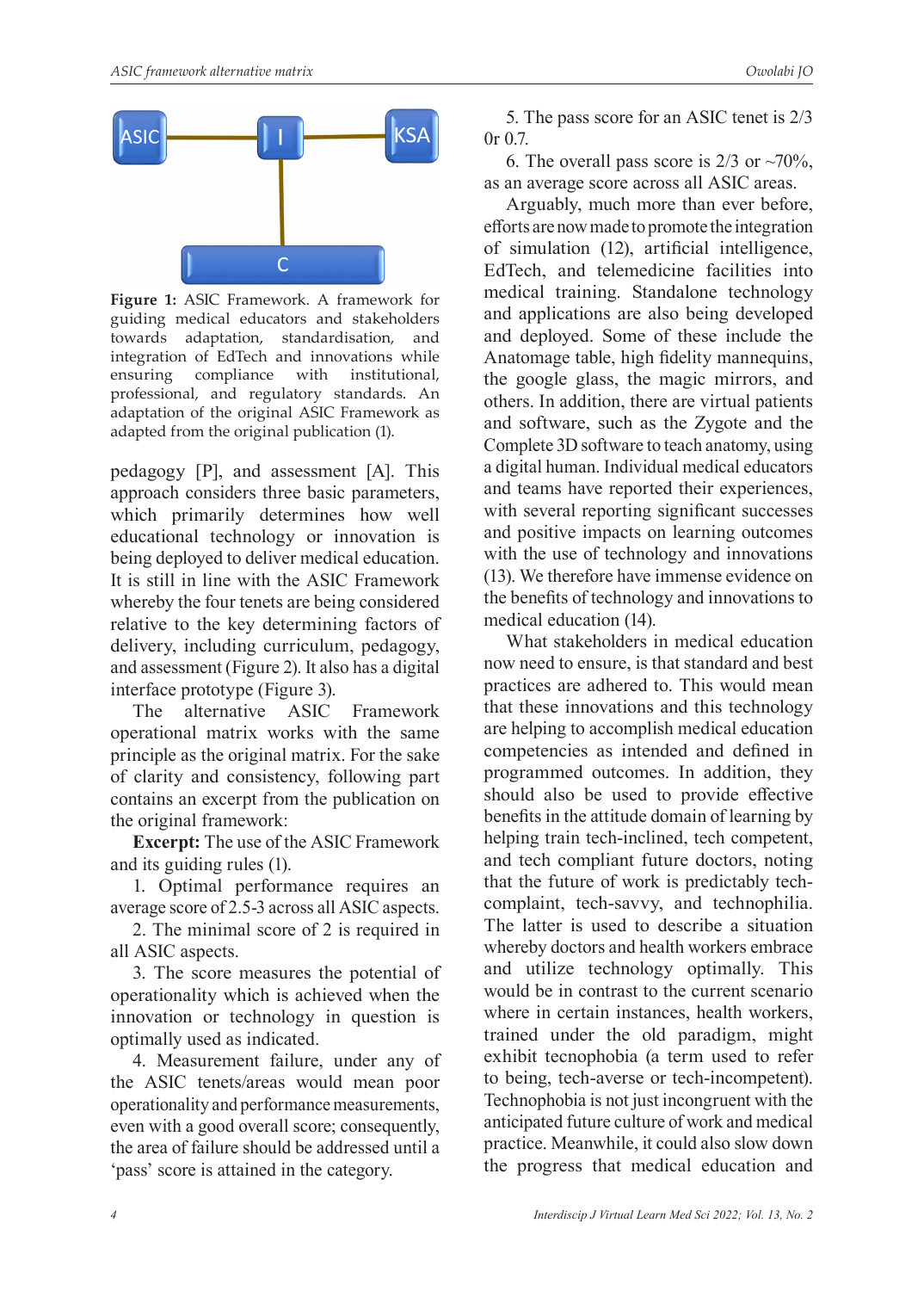**The ASIC Framework CPA Matrix and Prompts A- Adaptation S- Standardisation C-A1**. Use of technology/innovation indicated in curriculum/syllabi – *there is specified time/period/duration for use* [P] [Yes\_\_ | No\_\_] **P-A2**. The use of technology or innovations are used to achieve stated learning objectives- *there is an objective statement* [P]  $[Yes_ ] | No_$ **A- A3**. Impact of technology or innovation on learning outcome is measured with formative/summative assessments - *learning outcome identified and assessed* [P]  $[Yes \quad | No \quad ]$ [2-out of-3 or 66.6%] **C- S1**. Time allocation on curriculum/syllabi- there is a specific *time/period allocated for use* [P] [Yes\_\_ | No\_\_] **P- S2**. Method of use is pre-determined and a protocol or guide for use is prepared- *methodical guide or a protocol is available* [P] [Yes\_\_ | No\_\_] **A- S3**. Alignment with specific objective that is also measured or assessed- *specific objective[s] are aligned with assessment* [P]  $[Yes \quad | No \quad ]$ [2-out of-3 or 66.6%] **I- Integration C- Compliance C-I1**. Specific competencies to achieve with technology/innovation identified in curriculum or syllabus– *Session delivery contributes to specific competencies* [P] [Yes\_\_ | No\_\_] **P- I2**. The use of the technology or innovations aligns with known pedagogy or pedagogical principles- *pedagogy is defined, and lesson is planned* [P] [Yes\_\_ | No\_\_] **A- I3***.* Assessment of learning with innovation or technology contributes to final measure of training impacts e.g. final assessments or grades- *assessment of learning or performances with EdTech/innovation is measured.* [Yes\_\_ | No\_\_] [2-out of-3 or 66.6%] **C- C1**. The use of technology or innovation aligns clearly with identified curriculum philosophy and/or objective- *There is evidence of institutional compliance* [P]  $[Yes \quad | No \quad ]$ **P- C2**. There is a learning theory or a pedagogical principle that supports the methods – *There is evidence of regulatory compliance* [P]  $[Yes$   $| No_$ **A3- C3**. Assessment of technology or innovations impacts on learning aligns with institutional and/or regulatory practices. *– There is evidence of cultural compliance* [P] [Yes\_\_ | No\_\_] [2-out of-3 or 66.6%] **Total Prompts [P]: A- Adaptation C- A1**: Is this technology/innovation clearly indicated as a learning tool/facility in your curriculum, or syllabus or lesson plans? **P- A2**: Is the use of the technology or innovation aligned with specifically stated learning objective[s]? **A- A3**: Is there an indicated assessment method that is used to measure the impact[s] of technology or innovation use on learning outcome, as measured with formative/summative assessments? **S- Standardisation C- S1**: Is there a specific time allocation or unit allocation for the use of the technology in your curriculum or syllabus? **P- S2**: Is there a planned or standardised method of using the technology or innovation. e.g. learning protocol or learner's guide? **A- S3**: Is the technology or innovation as used involved in the formative or summative assessments? **I- Integration C- I1**: Is there any specific competencies to achieve with the technology/innovation as indicated in the curriculum or syllabus? **P- I3**: Is the use of the technology or innovations in alignment with known pedagogy or pedagogical principles? **A- I3***.* Is there an assessment of learning with innovation or technology that contributes to measures of training impacts? **C- Compliance C-C1**: Is the use of the technology or innovation in alignment with identified institutional curriculum philosophy and/or objective? **P-C2**: Is there is a learning theory, pedagogical principle or a professional practice that supports the use of the technology or innovations? **A- C3**: Is the use of the technology or innovations and its impacts on learning in alignment with programme and/or regulatory requirements as measures of competences. [P]

**Figure 2:** ASIC Framework alterative matrix. The alternative ASIC Framework or the ASIC-CPA Matrix considers the ASIC tenets in the contexts of the Curriculum [C], Pedagogy [P], Assessment [A].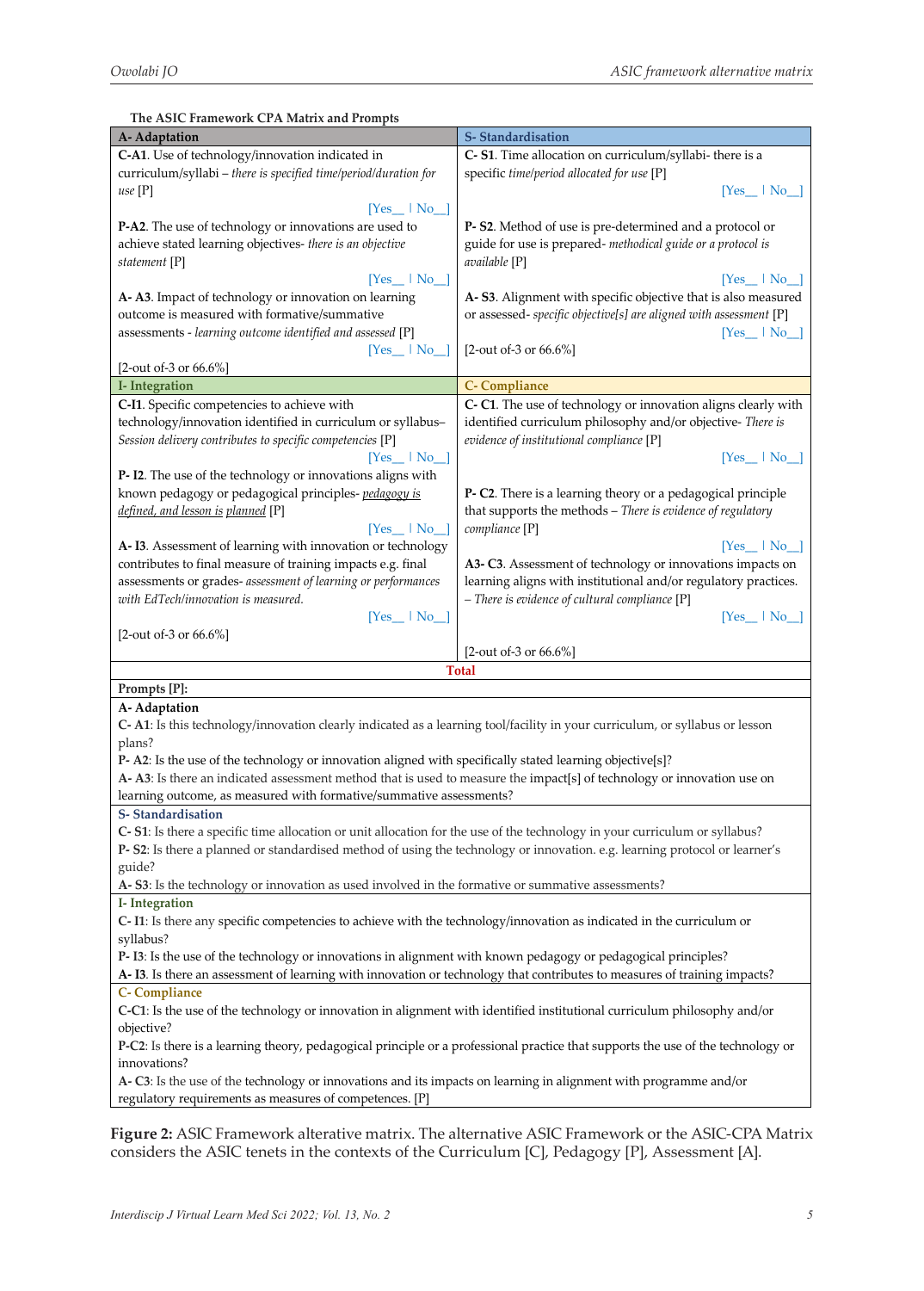

**Figure 3:** ASIC Framework Matrix result interface. A prototype of the display inter-face for the results of the use of the ASIC matrix to measure the performance of an educational technology or innovation. The alternative ASIC Framework Operational Matrix works with the same principle as the original matrix [A= Adaptation; S= Standardisation; I= Integration; C= Compliance; T= Total score].

practice could make through the contributions of technology if it is not addressed. The future will need doctors and health workers who appreciate EdTech, and can work with simulations, artificial intelligence (15-18), robot-supported practices, such as robotic surgery, development, and the use of medical algorithms, and telemedicine practices (19, 20). This is another main reason why technology and innovations should become integrated into the training programs.

The ASIC Framework is not essentially the only effort that has been made to ensure that the standards and best practices are enshrined in the tech culture of medical education; for example, Harvard University and Boston Children Hospital medical educators and trainers developed the medical simulation guide, called SimZones (10, 11), which has become quite popular. The SimZones guide was developed to guide institutions, such as medical schools and training hospitals, on the

best strategy to deploy medical simulation in the training of students and medical professionals (10). The guide defines simulation into zones. It provides the attributes of each zone as well as how simulation could be performed to suit different categories of trainees based on the training requirements as well as the level of the trainee. This guide, which has been successfully used at the Harvard Medical School and Boston Children's Hospital, is one of the outstanding efforts that also buttresses the fact that there is a need to provide frameworks and guides to ensure that medical education technology and innovations are deployed in standardised, integrated, educationally valid, and compliant ways following the best practices. Medical educators need adequate resources and supportive systems in their efforts to use technology and innovations; this could add value to human capacity in medical education (21).

It is worthy of note that the ASIC Framework and its alternative matrix could be adapted to almost any type of educational technology and innovations towards ensuring the optimal use of such technology and innovations. The fact that the framework has a practical operational matrix makes its use practical as objective as possible. This framework and matrix could have a significant and positive impact on shaping the best strategy to deploy technology and innovations. In addition, it could guide designers and developers of EdTech products in their efforts to ensure that their products best meet the need of leaners, educators and training institutions.

### **Conclusion**

The development of the ASIC Framework operational matrix is an advancement over the original ASIC Framework. It provides a quality measure of the effectiveness of a technology or innovation. Medical educators and stakeholders can therefore employ the operational matrix to support their efforts to deploy and optimise the use of EdTech and innovations.

**Conflict of Interest:** None declared.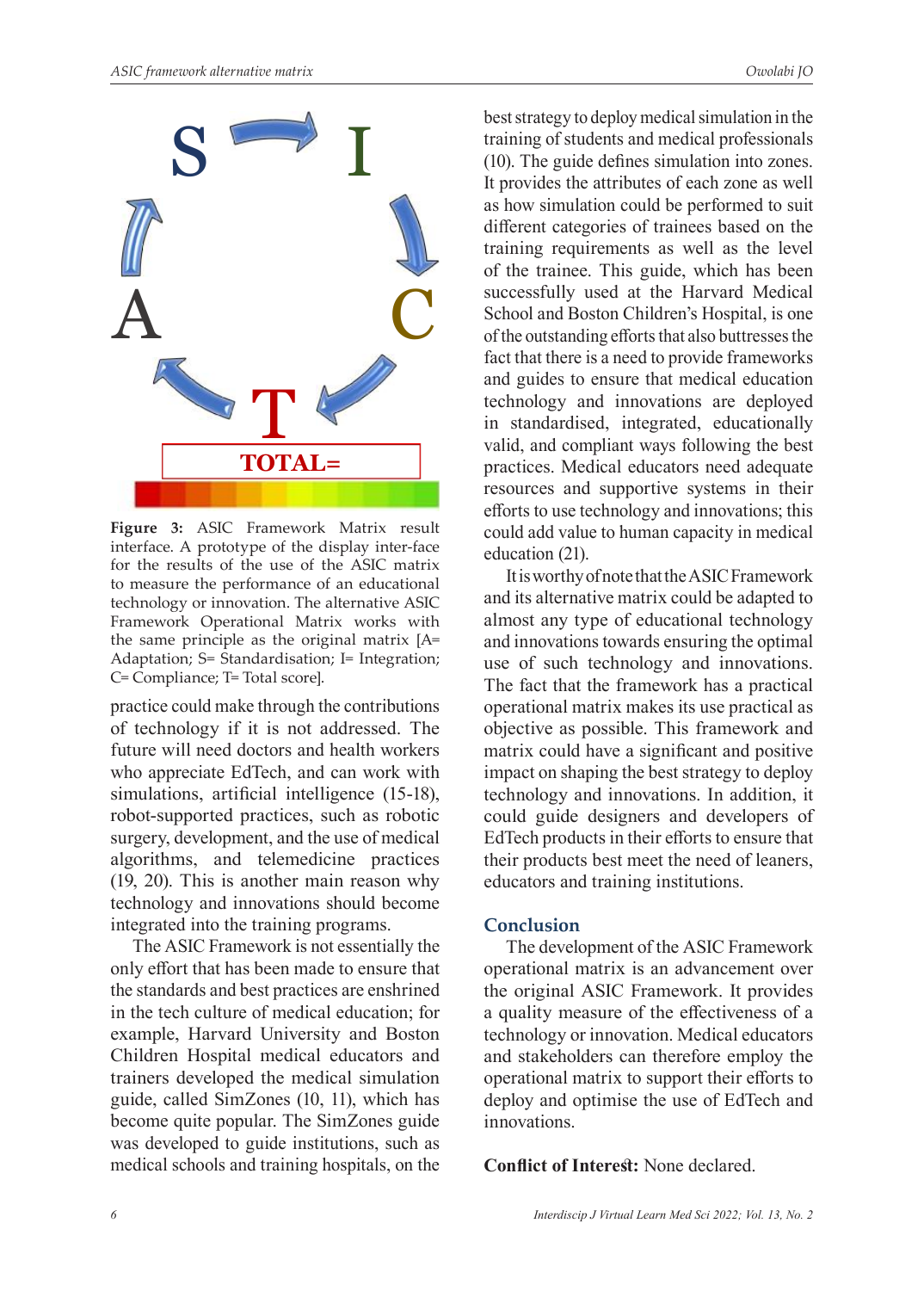# **References**

- 1 Owolabi J. Proposing a Framework Guide for the Integration of Educational Technologies and Innovations into the Teaching of Anatomy and Medical Sciences: The ASIC Framework. Adv Med Educ Pract. 2021;12:1277-1282. doi:10.2147/AMEP.S338262.
- 2 Horton R. Offline: COVID-19 is not a pandemic. Lancet. 2020; 396:874. doi: 10.1016/S0140-6736(20)32000-6.
- 3 Hulvej-Rod M, Hulvej-Rod N. Towards a syndemic public health response to COVID-19. Scand J Public Health. 2021; 49:14–16. doi: 10.1177/1403494820982862.
- 4 Santana EA, Orquera PA, Valenzuela JJ, Orellana MI, Gold MH, De La Paz Garcia G. Anatomical software as a tool in the teaching-learning process of human anatomy. Literature review. FASEB J. 2020;34:1. doi:10.1096/fasebj.2020.34. s1.09262.
- 5 Zargaran A, Turki MA, Bhaskar J, Spiers H, Zargaran D. The role of technology in anatomy teaching: striking the right balance. Advan Med Educ Pract. 2020;11:259–266. doi:10.2147/AMEP. S240150.
- 6 Zhao J, Xu X, Jiang H, et al. The effectiveness of virtual reality-based technology on anatomy teaching: a metaanalysis of randomized controlled studies. BMC Med Educ. 2020;20:127. doi:10.1186/ s12909-020-1994-z.
- 7 Dawidziuk A, Kawka M, Szyszka B, Wadunde I, Ghimire A. Global access to technology-enhanced medical education during the COVID-19 pandemic: the role of students in narrowing the gap. Glob Health Sci Pract. 2021;9(1):10–14. doi:10.9745/GHSP-D-20-00455.
- 8 Moran J, Briscoe G, Peglow S. Current Technology in Advancing Medical Education: Perspectives for Learning and Providing Care. Acad Psychiatry. 2018; 42: 796–799. doi:10.1007/s40596-018-0946-y.
- 9 Han ER, Yeo S, Kim MJ et al. Medical education trends for future physicians in the era of advanced technology and

artificial intelligence: an integrative review. BMC Med Educ. 2019; 19:460. doi:10.1186/s12909-019-1891-5.

- 10 Roussin CJ, Weinstock P. SimZones: An Organizational Innovation for Simulation Programs and Centers. Acad Med. 2017;92(8):1114-1120. doi: 10.1097/ ACM.0000000000001746. PMID: 28562455.
- 11 Roussin C, Sawyer T, Weinstock P. Assessing competency using simulation: the SimZones approachBMJ Simulation and Technology Enhanced Learning 2020;6:262-267.
- 12 Motola I, Devine LA, Chung HS, Sullivan JE, Issenberg SB. Simulation in healthcare education: a best evidence practical guide. AMEE Guide No. 82. Med Teach. 2013; 35(10):e1511-30. doi: 10.3109/0142159X.2013.818632. PMID: 23941678.
- 13 Linderman SW, Appukutty AJ, Russo MV et al. Advancing healthcare technology education and innovation in academia. Nat Biotechnol. 2020; 38**:**1213–1217. doi. org/10.1038/s41587-020-0689-7.
- 14 Fallavollita P. Innovative Technologies for Medical Education, Human Anatomy - Reviews and Medical Advances, Alina Maria Sisu, IntechOpen. 2017. doi: 10.5772/intechopen.68775. Available from: https://www.intechopen.com/ chapters/55203.
- 15 Wartman, SA, Combs, CD. Medical education must move from the information age to the age of artificial intelligence. Acad Med. 2018;93:1107-1109.
- 16 Masters K. Artificial intelligence in medical education. Med Teach. 2019;41:976-980.
- 17 Chan KS, Zary N. Applications and challenges of implementing artificial intelligence in medical education: integrative review. JMIR Med Educ. 2019;5:e13930.
- 18 Wood EA, Ange BL, Miller DD. Are We Ready to Integrate Artificial Intelligence Literacy into Medical School Curriculum: Students and Faculty